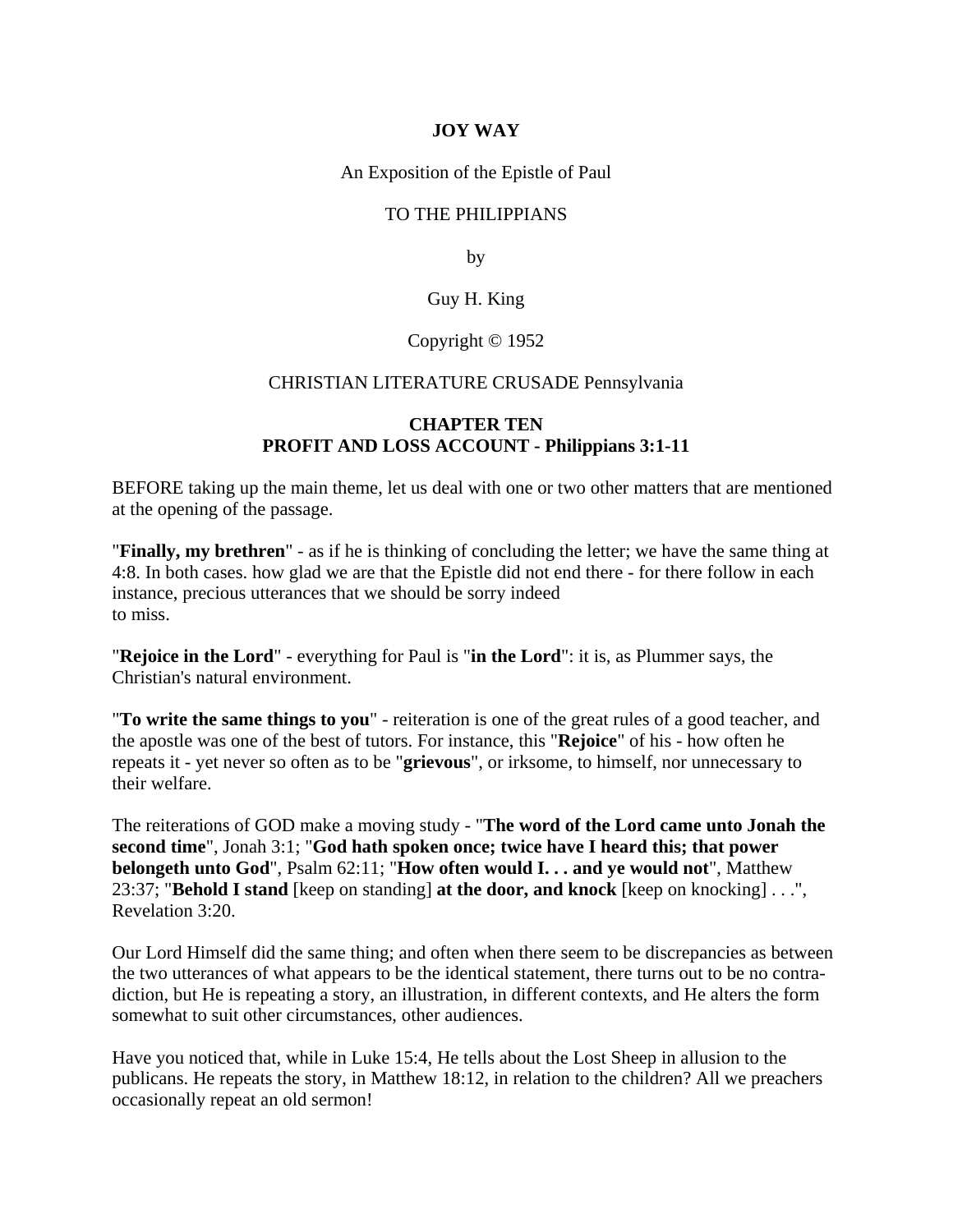Ah yes, there is value in reiteration. "**Beware of dogs, beware of evil workers, beware of the concision**" - the presence, in the Greek, of the definite article shows that he is referring not to these dangers in general, but to particular people, whose activities were well known to the readers.

Wherever Paul worked he was, it seems, opposed by, troubled by, one or other of two powerful false teachings - Judaism or Gnosticism. In Colossians, it was particularly the latter that was the problem; in Philippians, it was the former, with their strong and specific demand that all Christians must adhere to the Mosaic law, and be circumcised. By this and other aberrations from the truth, these people [like some 'Isms, and 'Ists of to-day] were a constant menace and nuisance. "**Dogs**" - Paul calls them, for he can be very blunt in his language.

He does not mean the little pet dogs of the home that JESUS mentions in Matthew 15:26, but the Eastern ill-conditioned pariah dogs that prowl for garbage, whose bark was unnerving, and whose bite was poisonous. Jews always called Gentiles "**dogs**" - as Paul himself would have done in his unconverted days; but now he turns the opprobrious epithet upon these Judaisers.

"**Evil workers**" - they certainly are, sowing the seeds of doubt, sapping the strength of confidence and enthusiasm, stopping the testimony of some who were once so keen.

"**The concision**" - Paul labels them, which means a "**cutting**." Circumcision was a sacred rite; but these people had robbed it of all truly religious significance, and made it no more than a physical formality - it was as worthless as the gashings of the prophets of Baal, in I Kings 18:28.

"**We are the circumcision**" - the true circumcision, the inheritors of that for which the old covenant rite stood. "**Know ye therefore that they which are of faith, the same are the children of Abraham**", Galatians 3:7.

"**We worship God**", not merely in the letter, but "**in the spirit**"; and we "**rejoice**" in having the One for whom the old covenant was the preparation; and we set no store by the mere cutting of "**the flesh**." We look for "the true circumcision of the spirit."

There we may finish our preliminary considerations, and go on now to the main teaching of the passage. The apostle is very quick to seize upon anything in common life to provide him with an illustration of spiritual truth. How apt was his Master in that same practice. So now the apostle goes to the world of business and brings out a meditation on spiritual accountancy, drawing up for himself, and for our instruction, what we have called a "Profit and Loss Account."

He says "**I counted**" (7), "**I count**" (8), "**[I] count**" (8).

# **THE PROFITS THAT PROVED LOSS**

What a list of investments he puts down. Gilt-edged securities, he had considered them, but they had grossly depreciated, and now he was forced to write them off as worth just nothing. The scrip was just scrap.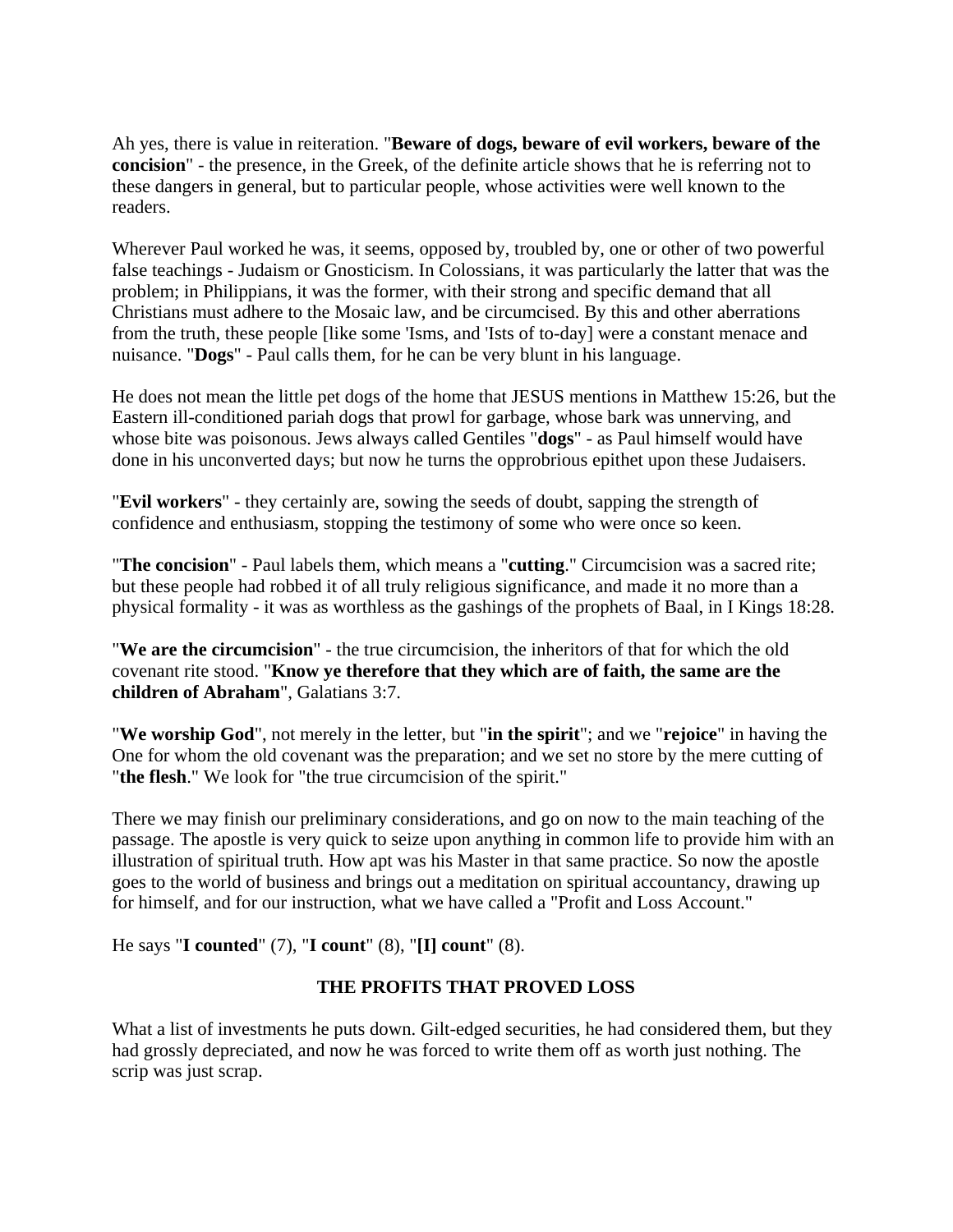Let us look them over for our guidance in our Life's business.

(1) "**Circumcised the eighth day**" - which shows that he was a true Jew; Ishmaelites were circumcised at thirteen years old; proselytes - that is, Gentiles who embraced the Jewish faith were circumcised at any age, upon admission to Judaism.

Paul never forgot his Jewish nationality, and wherever he went he always sought to preach first in the synagogue.

Only after they refused him a hearing did he assert, "**Your blood be upon your own heads; I am clean; from henceforth I will go unto the Gentiles**", Acts 18:6.

Though he became the apostle of the Gentiles, and though he is writing to Gentiles, he yet says, "**To the Jew first**", Romans 1:16; and in the very same Epistle (10:1), he declares, "**My heart's desire and prayer to God for Israel is, that they might be saved** ." Are we so earnest for the spiritual blessing and welfare of the nation to which we belong?

(2) "**Of the stock of Israel**" - this is the religious name of the nation, and meant so much to the real, pious Jew. Paul would assess the material value of the ancient people as very high, but it was, for him, the spiritual side that held highest honour. To have come from such a stock was privilege indeed.

(3) "**Of the tribe of Benjamin**" - what a tribe to belong to. "**Little Benjamin**", as the Psalmist affectionately called it, Psalm 68:27. It was specially noteworthy for its having the Holy City within its borders, and as being the birthplace of the people's first king, after whom Paul's Jewish name was taken. Inhabitants thereof are proud of being Lancastrians, Devonians, Northumbrians, and so on: thus would some Israelites be proud of being a Benjaminian, or is it Benjamite? Paul was.

(4) "**An Hebrew of the Hebrews**" though living at Tarsus, Acts 11:25, and educated at the great University there, Paul was pure Jew. Concerning Timothy it is said, Acts 16:1, that "**his father was a Greek**"; but there was no such heathen blood in our apostle. Both his parents were pure Jews, so that he is properly here described as "a Hebrew sprung from Hebrews." One can imagine how, as a rising young Rabbi in training, he set so much value on his pure, unmixed descent. He felt that, in his future work, it would stand him in good stead.

(5) "**As touching the law, a Pharisee**" - this was his religious adherence, and he would be very strict in all the daily observance of "**the law**", with all the Scribal accretions attached; he would be very haughty in demeanour. As a sect, they came under the scathing denunciation of our Lord, because of the arrogance of their outward conduct alongside the putridity of their inward corruption - "**whited sepulchres**", as He called them, Matthew 23:27. There was, of course, a different type of Pharisee, strongly political, eager nationalist, anti-Roman, who, especially during their history in the time between the Old and New Testaments, the period of the Maccabees, showed heroic qualities on behalf of their race. Ah well, they were a mixed company; but we have a feeling that Paul himself was of the ardent, the upright, the better sort.

(6) "**Concerning zeal, persecuting the church**" - how praiseworthy and creditable it had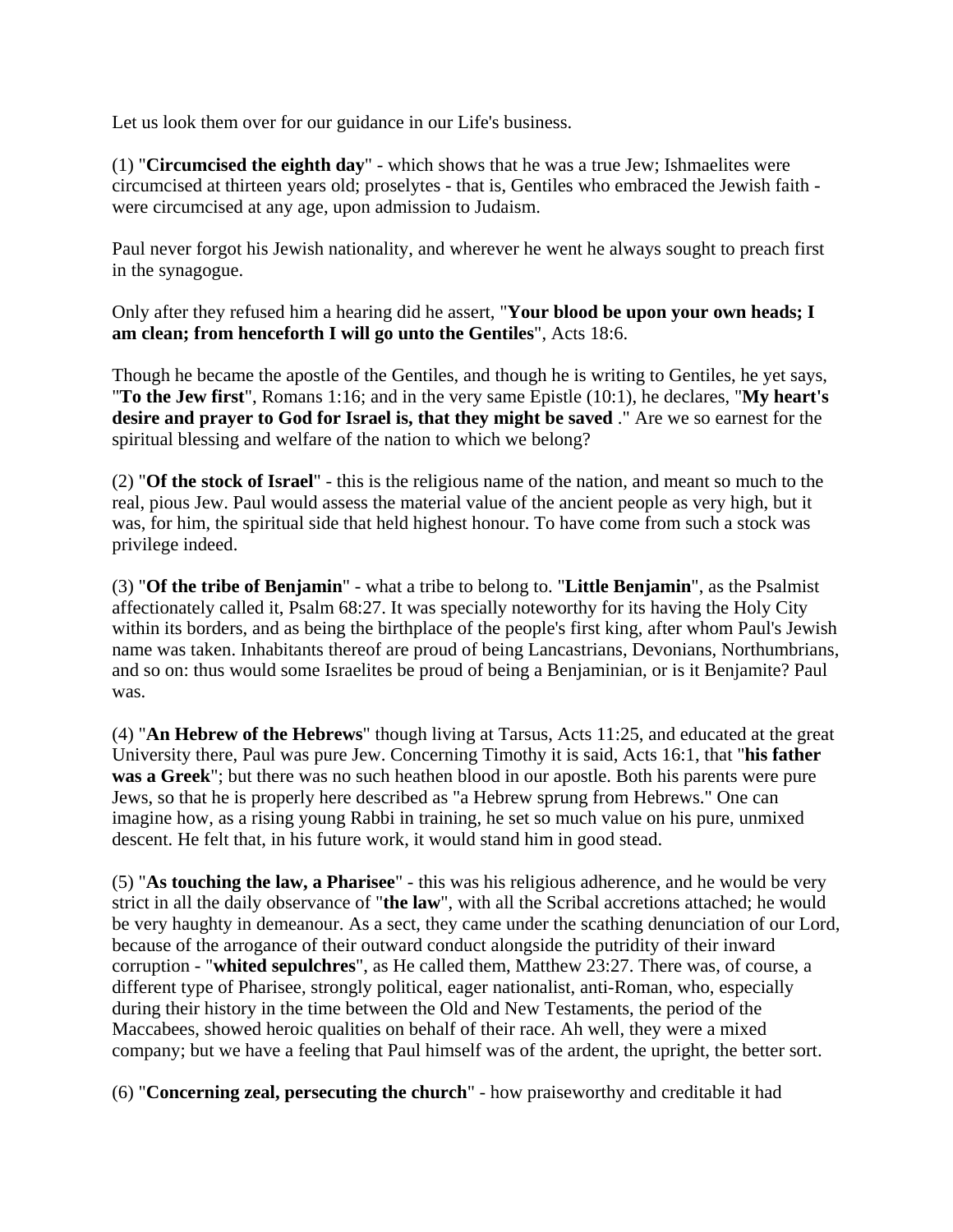seemed. As an abnormally young member of the Sanhedrin, he had, from the first, been in touch with what he would then doom the heretical JESUS movement. He may even have been present at the Trial; but now He was dead and done for - making Himself equal with GOD, indeed! But this man, in his fanatical indignation, was not going to sit at ease; he would stamp out the remembrance of the Nazarene's name, and root out every disciple and believer. So it was that "**Saul . . . made havoc of the church**", Acts 8:3. Until the dramatic moment when he heard the dead Man's voice again - amazed, arrested, "**apprehended**" (12). How gloriously he brought all his gifts, and all his zeal, into the service of his new-found Master and Saviour.

(7) "**Touching the righteousness which is in the law, blameless**" - One thinks at once of that other religious young man, who, under the gaze of holy, penetrating eyes, was able to say of the law's demands, "**Master, all these have I observed from my youth**", Mark 10:20. Concerning Saul, as he then was, Plummer writes, "Minute duties were scrupulously performed, and no Pharisee, however strict, could have blamed him for laxity". Would that we were as "**blameless**" relating to the Christian code.

There it all is, then - what riches they once had seemed; but now it had all fallen about his ears. It took his blinded eyes to see how worthless it all was. His spiritual finance was in a hopeless tangle. Becoming his own auditor, he could only certify the whole as dead loss, and himself a miserable and hopeless bankrupt. "**What things were gain to me, those I counted loss . . .**" (7).

It is time we went into the other side of his Account.

# **THE LOSSES THAT PROVED PROFIT**

There was a queer transposition of the credit and debit sides of the account. Look at it.

"**I have suffered the loss of all things**" (8). He had lost financial stability - at one time he had doubtless lived an affluent life; he could not have studied at Tarsus University, nor moved later in Pharisaical and Sanhedrin circles unless he and his family were quite well-to-do. Now he was a poor man, often, for his livelihood, depending upon his craft of tent-making, Acts 18:3, and sometimes reduced to accepting gifts from his friends for his provision, 4:11-12.

He had lost physical comfort - it would appear that, from the time of his conversion, he was cut off from his family, for they are never mentioned, and he was condemned to a life of privation and suffering such as has fallen to the lot of few. Read his own account of it, in II Corinthians 11:23-28 - "labours, stripes, prisons, rods, stoned, shipwreck, journeyings, perils, weariness, painfulness, hunger, thirst, cold, nakedness, care."

Where was the comfort that once he knew? Does not the list make you a little ashamed, that your Christian adherence causes you so little distress? Do you not think that a bit of persecution, in these days of ease, would perhaps waken us up, tighten us up, smarten us up into something nearer to the virility of the first believers?

He had lost great reputation - the Scribes of the day would look upon this brilliant young man as one of the most promising of their coming leaders; he would be held in high esteem by all who recognised the values belonging to the upright Jewish faith. Now he is regarded, and treated, as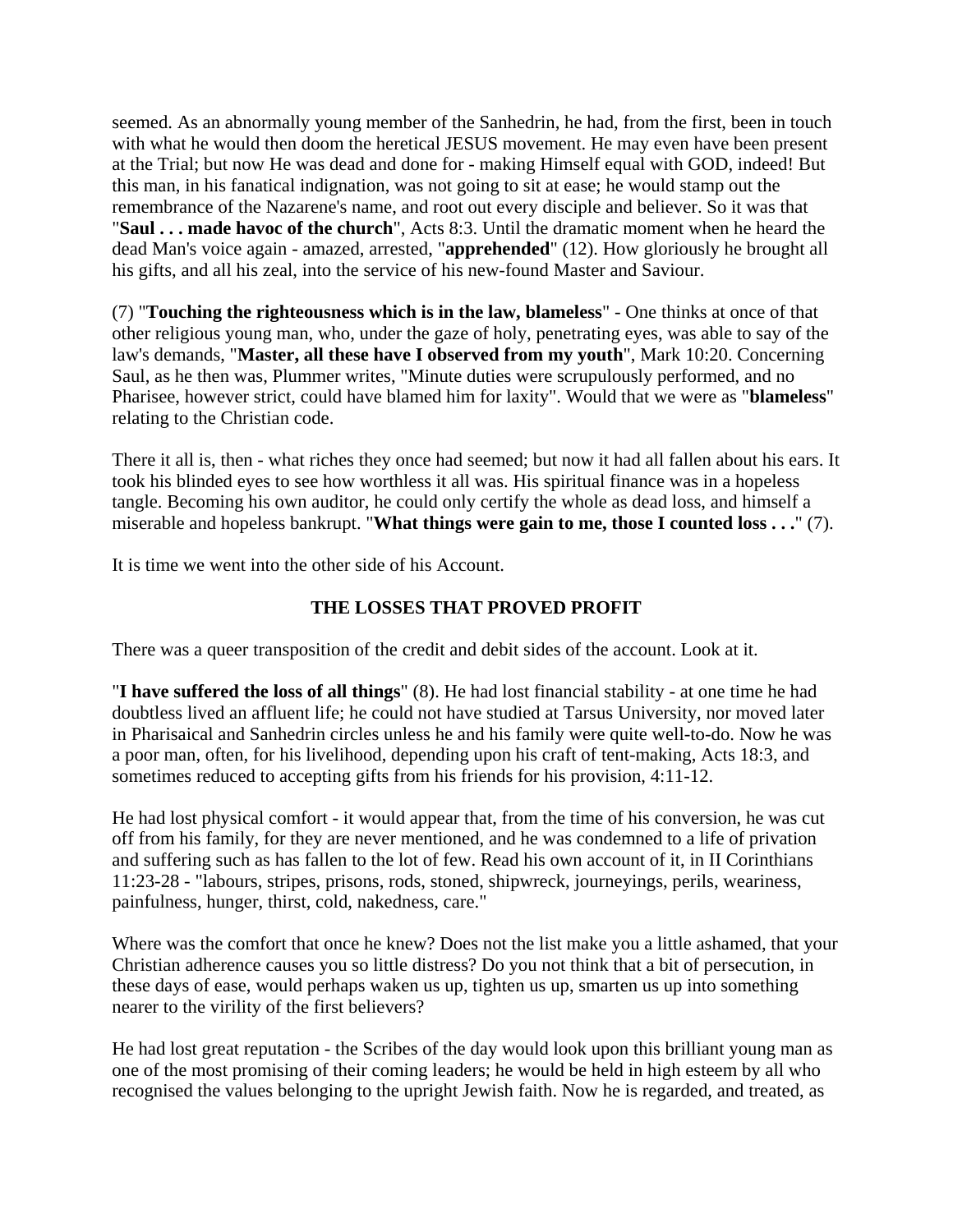"**the offscouring of all things**." Yes, he had lost everything that he had held dear. How did he view all that sacrifice?

Let Hudson Taylor, founder of the China Inland Mission, reply, for he experienced something at least of Paul's troubles. Someone, trying to be encouraging, said to him, "Mr. Taylor, you must have sacrificed much." To which the old missionary veteran replied, "Man, I never made a sacrifice in my life." That is just how Paul would have answered. "Sacrifice? No, no; "**for Christ**" (7), on the other side of the scale, the other side of the account, with all His treasure, completely outweighed the seeming loss of things.

Florence Nightingale gave it as the secret of her life, "I have never refused GOD anything" - she gave Him her all. 'Twas no loss for her, for GOD will be no man's debtor: He countered by giving His all to her. You see, others than Paul, have had their strange Profit and Loss Accounts.

"**I count all things but loss**" (8) - all those things that the Jewish world estimated so highly. Even the good things, he rated as of no account seeing that they yielded no interest in the moneymarket of the soul, paid no dividends to the "**[treasury] in Heaven**", Matthew 6:20.

Even those things that may legitimately be reckoned good, the positions and pleasures of life, the things that He "**giveth us richly... to enjoy**", this man is gladly willing to forgo, that he throw his whole being into the joyful and fruitful service of his Master. "**To what purpose is this waste?**", Matthew 26:8, said the disciples, egged on by the money-grubbing Judas, John 12:4-6, at the prodigality of a devoted woman's love-gift.

They said the same thing when George Pilkington, leading classical scholar of his year at Cambridge, threw up all his fine prospects at home to devote his life to missionary service in Uganda - but what an income accrued from such a loss.

They said the same thing when C. T. Studd, Cambridge and England cricketer, gave away his considerable private fortune, and went off to labour in the mission-fields of inland China, and unevangelised Africa - his earthly waste was heavenly winnings.

They would have said the same when the attractive little corn of wheat fell into the ground and died; but "**if it die, it bringeth forth much fruit**", John 12:24. So found Paul - and many more!

Now, therefore, consider

# **THE GAINS THAT REVOLUTIONISED THE ACCOUNT**

Shall we call the first *a Personal Gain* - "**that I may win Christ**" (8).

The word "**win**" - not by any merits, or deeds, or promises can we win Him: the word "**win**" is "gain". All financial gain, all material gain, all physical gain, all intellectual gain, all moral gain, all religious gain - all these are but such little gains compared with the Great Gain.

This is a matter of personal choice: we may choose to have Him, or we may refuse to have Him. Back of our choice there is, of course, His sovereign will and grace - "**ye have not chosen Me,**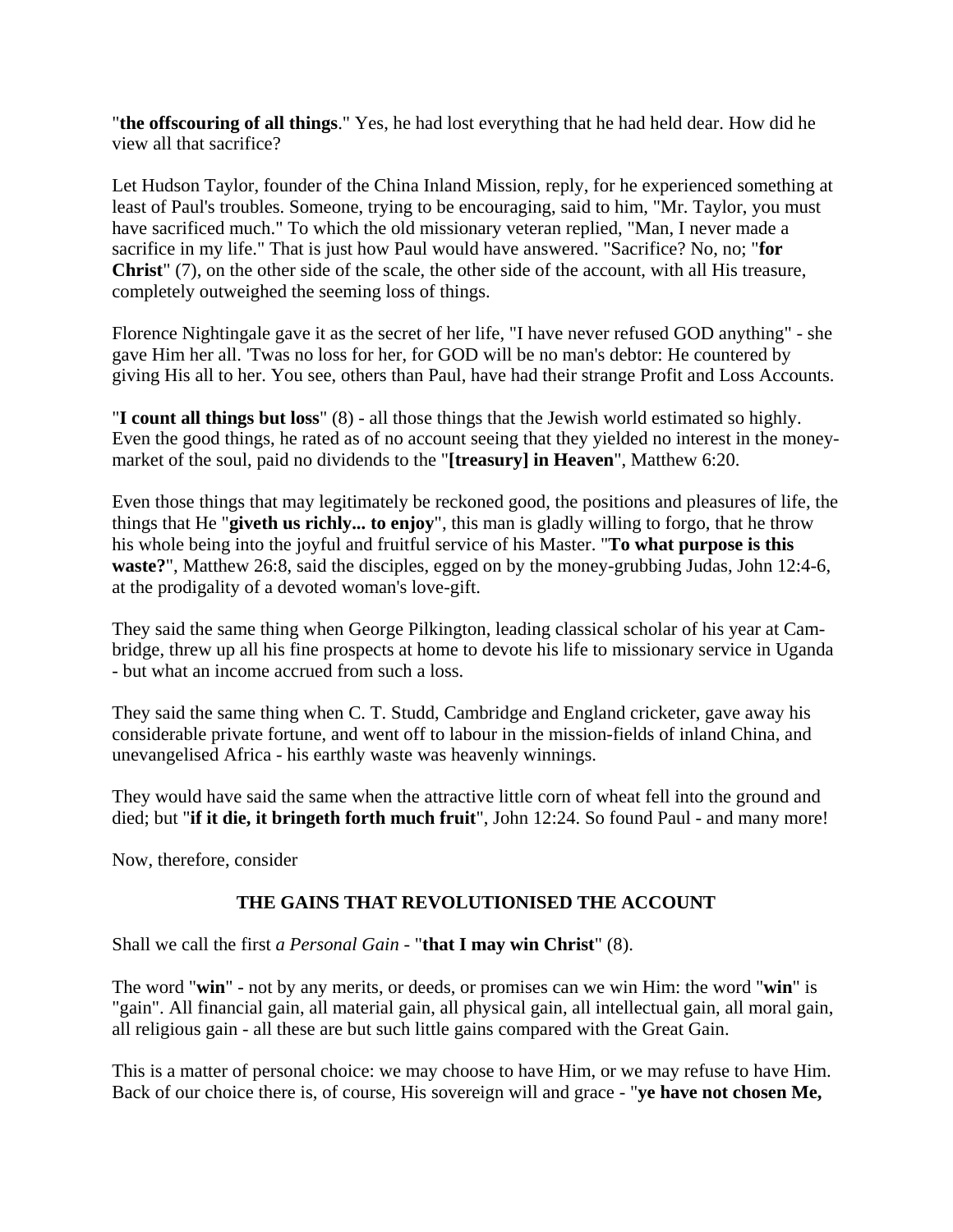**but I have chosen you . . .**" John 15:16. They had, indeed, chosen Him; but, primarily, the choice was His - is always His; in our case, too.

The first entry, because fact, on the credit side of his account is this personal Gain of CHRIST not any thing, nor any experience, nor any blessing; it is He alone that can satisfy. And how gloriously He does!

Shall we call the second *a positional Gain* - that I may "**be found in Him**" (9). Here we touch on one of Paul's outstanding themes; over and over again we have the phrase "**in Christ**", or "**in Him**", or "**in the Lord**".

All that we are, we are because of our position; all that we have, we have because of our position; all that we know, we know because of our position; all that we gain, we gain because of our position. "**In Him**", amongst much else, we have a "**righteousness**," a right standing before GOD - not derived from any merit of "**mine own**", a law-righteousness, arising from scrupulous observance of all its regulations: a pretty hopeless proposition.

Ours is, in fact, the spotless righteousness of CHRIST, reckoned to be ours in response to our "**faith**" in Him; and followed by a righteous behaviour, that becomes those who enjoy such a position "**in Him**."

Shall we call the third *a Potential Gain* - big with potentiality, emanating from those two previous gains.

(a) "**That I may know Him**" (10). Having gained Him, and being found in Him, it is only to be expected that we should have a great desire to come to know Him better and better as the days go by.

Knowledge of all kinds, except knowledge of evil, is of great value; but what knowledge could be compared, either for beauty, for satisfaction, or for power, with this growing intimacy with Him.

Abraham was what he was, because he came to be the friend of GOD; Moses did what he did, because he talked with GOD face to face; they knew GOD. And, says the old prophet, "**The people that do know their God shall be strong, and do exploits**," Daniel 11:32.

Let us, then, join the apostle in so great a desire; and let us, by regular communion with Him over the Word, the Bench, and the Table, and by a daily habit of obedience to His will, seek this wondrous personal knowledge of Himself, which He is so graciously willing to grant to any of His children.

(b) "**That I may know... the power of His resurrection**." Romans 5:9 says that "**by His blood, we shall be saved from wrath**" released from all that is meant and involved in sin's guilt, penalty, stain, by His Cross.

Romans 5:10 says that "**being reconciled, we shall be saved by His life**" - that is, our ability to conquer sin's daily habit, and our possibility of living in daily holiness, are derived from the